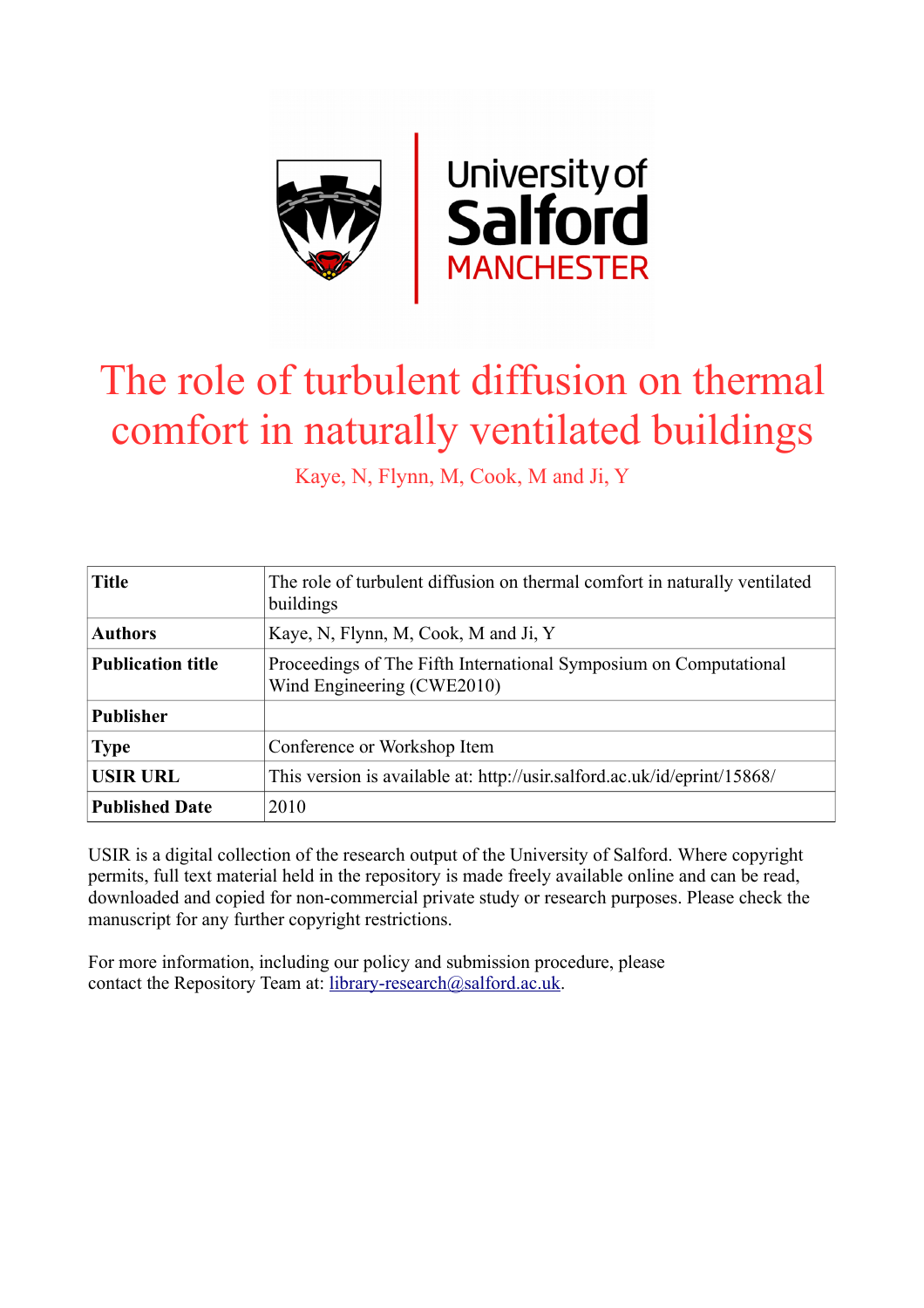# The role of turbulent diffusion on thermal comfort in naturally ventilated buildings

Nigel Berkeley Kaye<sup>a</sup>, Morris Flynn<sup>b</sup>, Malcolm Cook<sup>c</sup>, Yingchun Ji<sup>d</sup>

*<sup>a</sup>Clemson University, Clemson, SC, USA, nbkaye@clemson.edu <sup>b</sup>University of Alberta, Edmonton, AB, Canada c Loughborough University, Loughborough, UK <sup>d</sup>De Montfort University, Leicester, UK*

ABSTRACT: In recent years there has been considerable effort to develop simple models for wind and buoyancy induced natural ventilation in buildings that can be used to improve existing building thermal simulation tools. These models have been successful at predicting the bulk flow rate through a ventilated room, but less successful at predicting the vertical temperature distribution within a room. This is due to turbulent mixing within the room caused by people walking, convection, and ventilation inflow momentum. Prediction of the vertical temperature profile is important because it directly influences people's perception of thermal comfort. We examine the role of mixing in terms of diffusivity, whether molecular or turbulent, on the steadystate stratification in a ventilated filling box. The buoyancy driven displacement ventilation model of Linden, Lane-Serff & Smeed (1990) predicts that, when a single plume is introduced into an enclosure with vents at the top and bottom, a vertical stratification with two well mixed layers will form. The model assumes that mixing and diffusion play no roles in the development of the ambient temperature stratification of the room; diffusion is a relatively slow process and the entrainment of ambient fluid into the plume will act to sharpen the interface at the temperature step between the two layers. The prediction of a sharp interface has been confirmed by small scale salt bath experiments. However, full scale measurements in ventilated rooms, and complementary CFD simulations, indicate that the interface between the two layers is not sharp but rather smeared over a finite thickness. We show that as the cross-sectional area of the enclosure increases and for a given plume buoyancy flux, the volume of fluid that must be entrained by the plume in order to maintain a sharp interface increases. Therefore the balance between the diffusive thickening of the interface and plume-driven sharpening favors a thicker interface. This paper describes a diffuse layer thickness model and discusses the significance of the layer thickness for occupants' thermal comfort.

# 1 INTRODUCTION

Increasing energy costs and a desire to reduce greenhouse gas emissions have led to renewed interest in energy efficient building design. To that end, significant research has addressed simple models that describe the physics of wind and buoyancy driven building natural ventilation flows. Basic models consider a single room with floor and ceiling level vents, and have since been extended to consider more complex building geometry. The models are built on a number of simplifying assumptions, including the assumption that diffusion plays no significant role in these ventilation flows.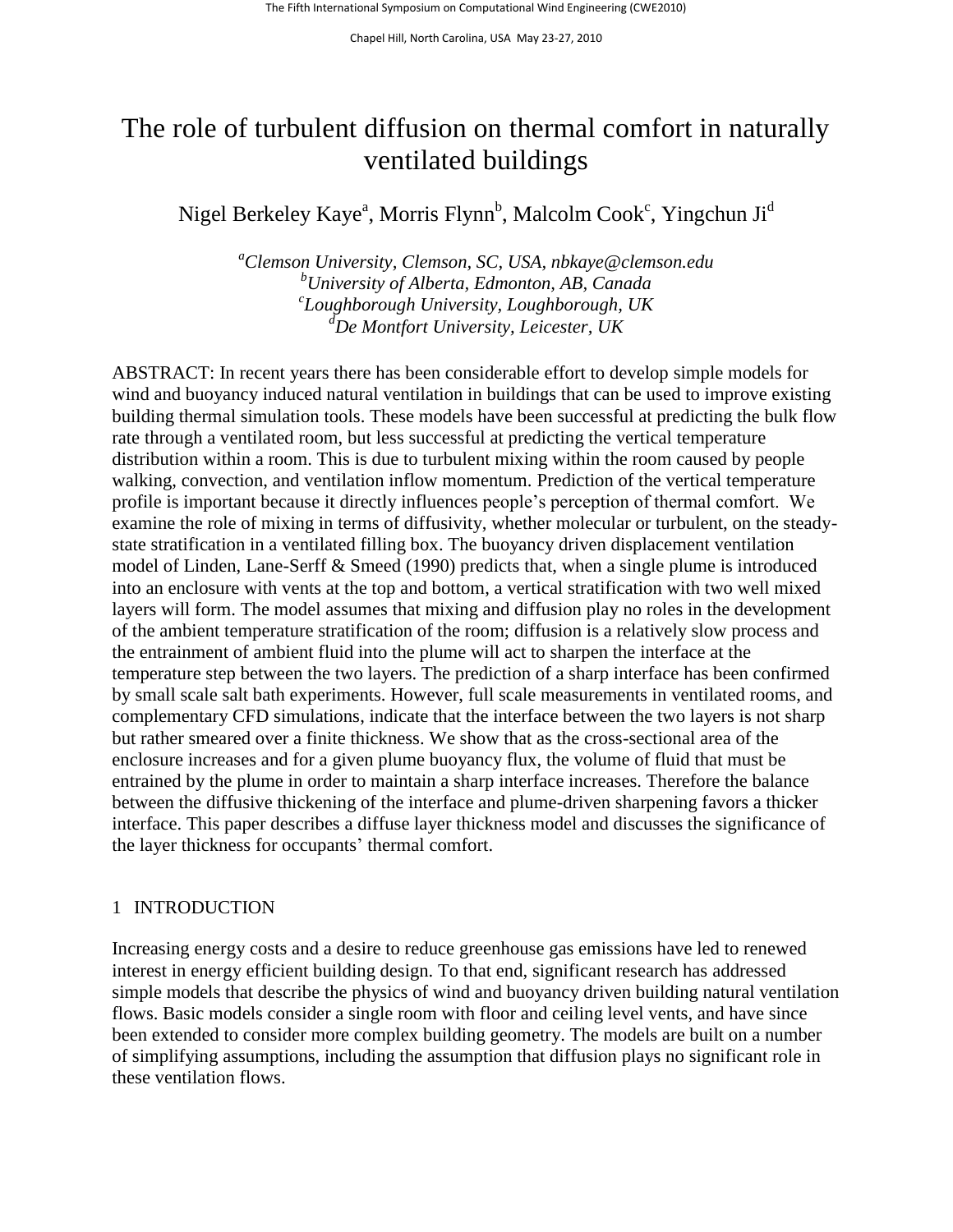#### 1.1 *Natural ventilation models*

The two primary models for buoyancy driven ventilation of a single room are based on two extreme assumptions about the distribution of the heat load in the room. The mixed ventilation model of Gladstone and Woods (2001) assumes that the heat load is distributed evenly across the entire room floor and that turbulent thermal convection heats the room uniformly so that the temperature is the same at all heights and the warm air in the room produces a stack driven ventilation flow. The other extreme is the assumption made in the displacement ventilation model of Linden et al. (1990). In their work the heat load is assumed to be concentrated as a given point producing a turbulent plume that rises upward and spreads out at the top of the room. As the plume rises it entrains ambient fluid and its volume flow rate  $Q$  increases with height as

$$
Q = 0.16F^{1/3}z^{5/3} \tag{1}
$$

(see Morton et al. (1956)).  $Q$  is the volume flow rate,  $z$  is the vertical distance above the source and  $F$  is the buoyancy flux, which is related to the source heat release, or power output, by

$$
F = \frac{pg}{c_p \rho_0 T_0} \tag{2}
$$

(see Batchelor (1954)), where P is the power output by the source,  $q$  is acceleration due to gravity,  $C_p$  is the specific heat of air,  $\rho_0$  is the reference density, and  $T_0$  is the reference temperature in Kelvin.

After an initial transient, a steady flow develops with a two layer thermal stratification in the room. The upper warm layer drives a stack flow through the vents  $(A_U)$  and  $A_L$ ) and the sharp density step at the interface (height  $h$ ) between the upper and lower layers suppresses vertical mixing. See figure 1 for a schematic diagram of the steady flow. The only air crossing the interface is through the plume. Balancing the stack driven flow with the plume flow rate at the interface gives

$$
Q = 0.16F^{1/3}h^{5/3} = A^* \sqrt{g'h}
$$
\n(3)

where  $g' = g(\rho - \rho_0)/\rho_0 = F^{2/3}/(0.16h^{5/3})$  is the reduced gravity of the upper layer and  $A^*$  is the effective vent area given by

$$
\frac{1}{A^{*2}} = \frac{1}{2c^2 A_L^2} + \frac{1}{2c^2 A_U^2} \tag{4}
$$

in which  $c$  is a loss coefficient for the vents. Scaling the interface height on the room height,  $\zeta = h/H$ , and simplifying equation 3 leads to an expression for the interface height in terms of the room height and the vent effective area:

$$
\frac{A^*}{H^2} = 0.16^{3/2} \left(\frac{\zeta^5}{1-\zeta}\right)^{1/2}.\tag{5}
$$

The model assumes a sharp interface, and therefore no diffusive effects. The buoyancy of the upper layer is equal to the buoyancy in the plume at the interface height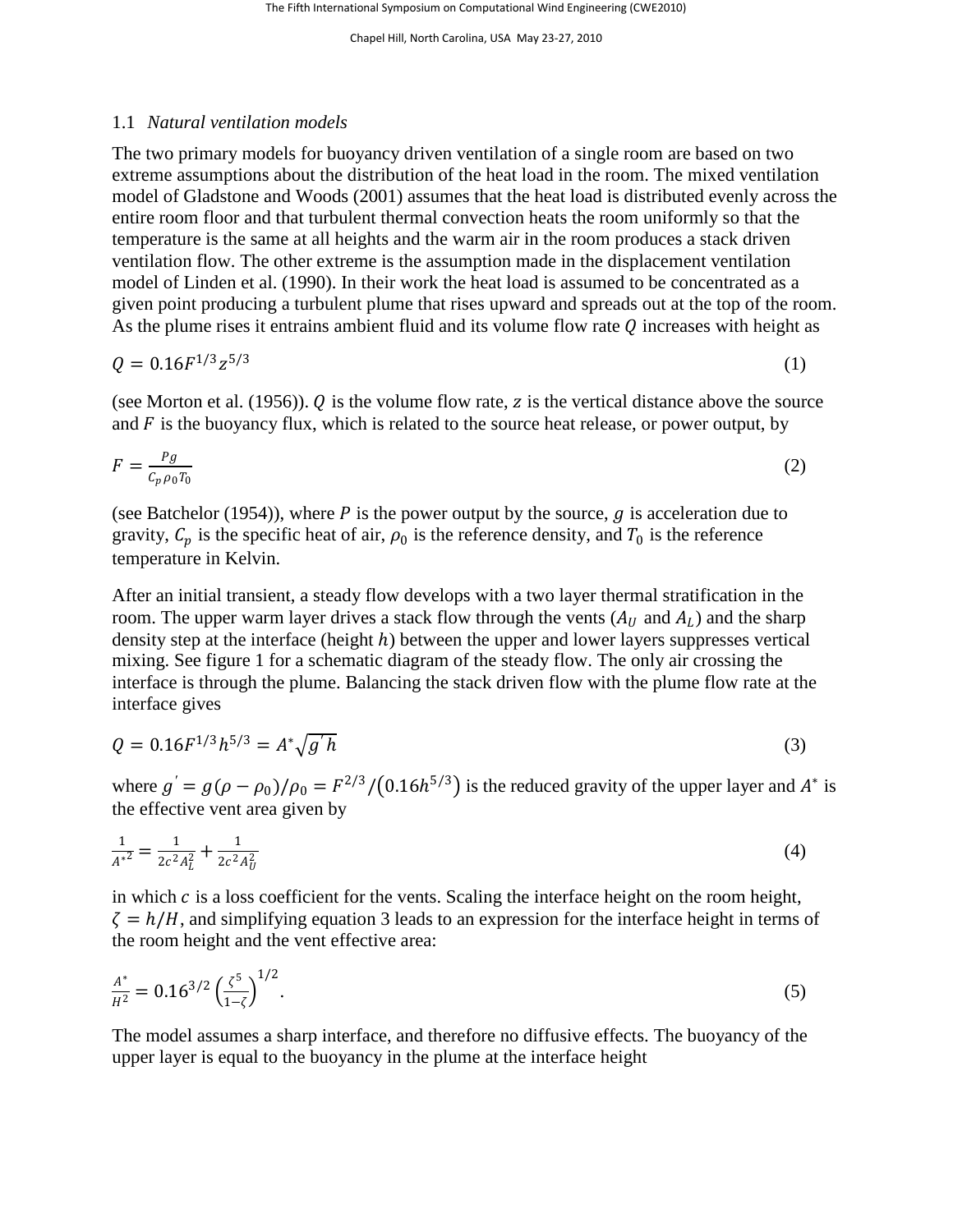The Fifth International Symposium on Computational Wind Engineering (CWE2010)

Chapel Hill, North Carolina, USA May 23-27, 2010

$$
g' = \frac{F}{Q} = \frac{F^{2/3}}{0.16h^{5/3}}
$$
(6)

which can be related back to a temperature difference between the floor and ceiling  $\Delta T_r$  by

$$
\Delta T_r = \frac{g'r}{g} \tag{7}
$$

where  $T$  is the ambient temperature in Kelvin.



Figure 1 Schematic diagram of the Linden et al. (1990) model for buoyancy driven displacement ventilation.

#### 1.2 *Thermal comfort*

One of the goals of any ventilation system is to ensure adequate thermal comfort and indoor air quality for room occupants. The advantage of displacement ventilation is that warm stale polluted air is displaced upward into the warm upper layer. Provided there is sufficient vent area, the room can be designed so that the interface height is above the breathing zone of the room's occupants. For a full review of thermal comfort conditions and indoor air quality, see Awbi (2003).

One potential concern with the Linden et al. (1990) model is that turbulent or molecular diffusion will cause the interface to smear drawing warm stale air down to occupant level. This paper considers when such diffusive smearing is likely to pose a thermal comfort problem, particularly the problem of thermal discomfort caused by vertical variations in temperature over a person's body. Olsen et al. (1979) showed that, for seated occupants, up to 10% will experience thermal discomfort if the temperature difference between their feet and head was  $3^\circ$ K or greater. ASHRAE 55-1992 further requires that this  $3^\circ$ K difference be enforced for standing occupants up to a height of 1.7m. This paper considers the circumstances under which an otherwise comfortable design will lead to thermal discomfort due to diffusion. The remainder of the paper is as follows. Section 2 reviews the role of diffusion on displacement ventilation and extends the existing model to consider thermal comfort. Section 3 presents results for the limits on thermal comfort. Discussion of the significance of these results, and conclusions, are drawn in section 4.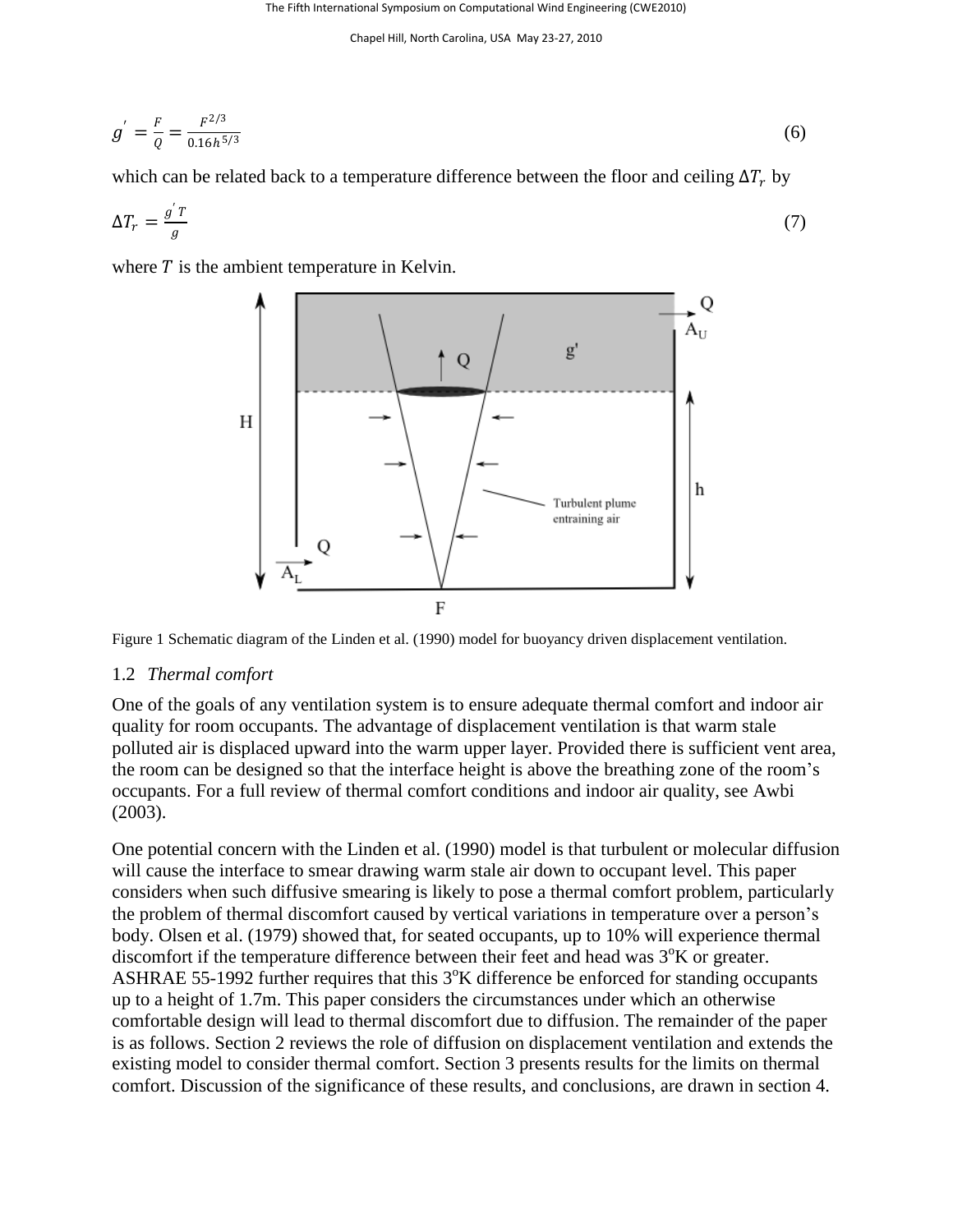#### 2 MODEL DEVELOPMENT

Our thermal comfort model is based on the model of Kaye et al. (accepted) on the role of diffusive processes on the displacement ventilation model of Linden et al. (1990).



Figure 2 Schematic diagram showing the diffuse layer of thickness 2L along with the previous Linden et al. (1990) parameters and floor area, A, needed to analyze the role of diffusion.

#### 2.1 *Diffuse layer thickness*

While Linden et al. (1990) assume that the interface between two layers is sharp, diffusive processes will act to smear it. The appropriate length scale for the extent of one dimensional diffusion over time is given by  $L = \sqrt{4\kappa t}$  where  $\kappa$  is a diffusion coefficient, whether molecular or turbulent. See figure 2 for a schematic diagram of the diffuse layer. Eventually a balance develops within the diffuse layer between the growth of the layer due to diffusion, and the thinning of the layer due to entrainment of layer fluid into the plume. This balance leads to an approximate half thickness of the diffuse layer of

$$
L = \left[\frac{6\kappa A}{0.8F^{1/3}h^{2/3}}\right]^{1/2} \qquad \Longleftrightarrow \qquad \frac{L}{H} = \left(\frac{2}{R}\right)^{1/2} \left[\frac{2\sqrt{5}}{3\pi\zeta}\right]^{1/3} \tag{8}
$$

where  *quantifies the balance of convective interface thinning and diffusive spreading.* 

$$
R = \frac{(2\alpha)^{4/3} F^{1/3} H^{8/3}}{\kappa A} \tag{9}
$$

where A is the room floor area and  $\alpha$  is the plume entrainment coefficient ( $\alpha = 0.11$ , see Morton et al. (1956)). See Kaye et al. (accepted) for a full description of the model development. Note that equation 8 includes the Linden et al. (1990) predicted interface height,  $\zeta$ , so the interface height is therefore a function of both R and  $A^*/H^2$ . A plot of this relationship is shown in figure 3.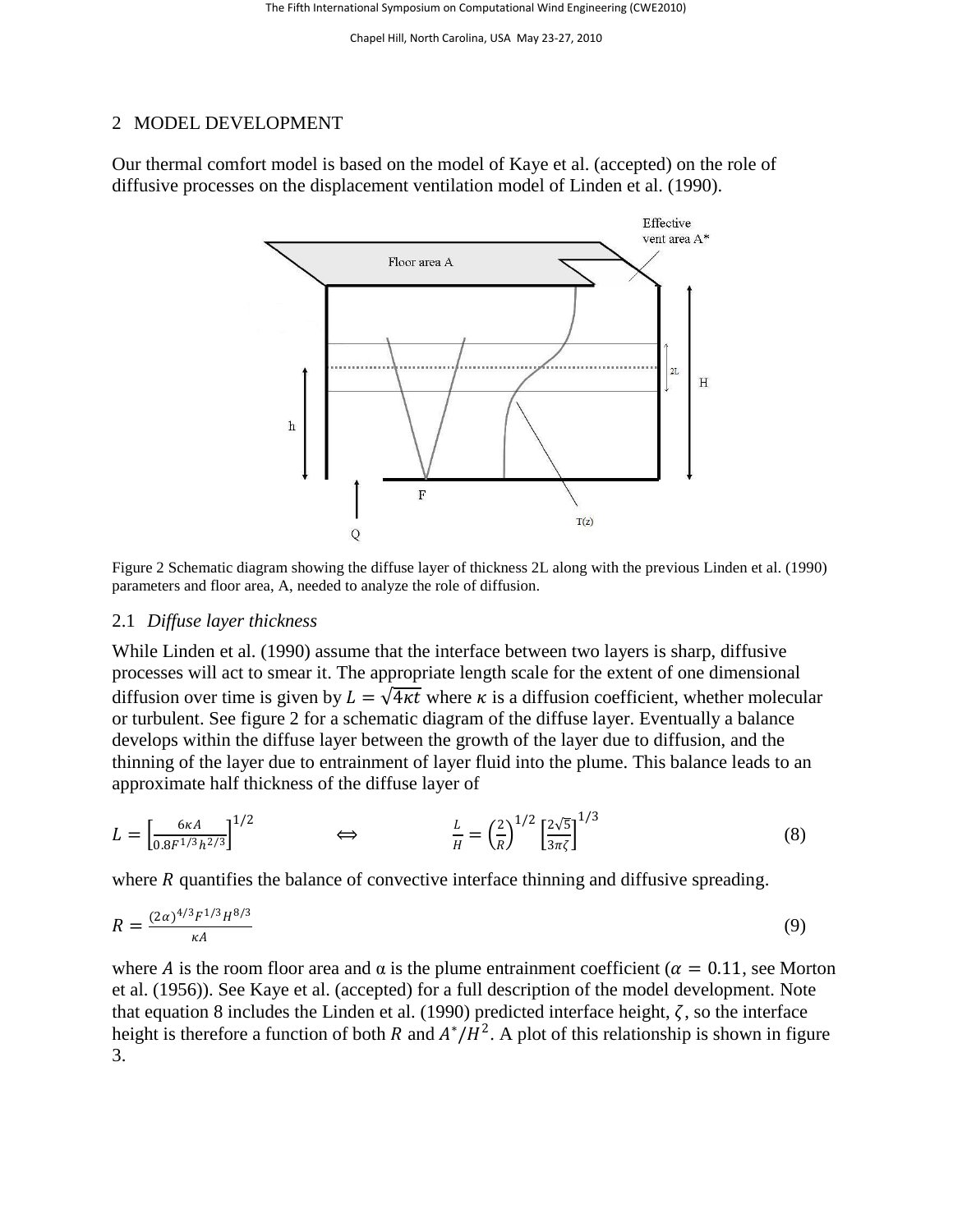

Figure 3 Steady state interface height and diffuse layer thickness as a function of  $A^*/H^2$ , for a range of **R**.

For a given interface height and plume buoyancy flux, the interface will get thicker as the room floor area increases due to the greater volume of air that needs to be removed from the diffuse layer by the plume. Conversely, for a given floor area, the interface will get thinner as the plume buoyancy flux increases, since this increases the rate of entrainment into the plume. Typical values of R for a room are strongly dependent on the room geometry and plume buoyancy flux. To give a sense of scale using molecular diffusivity, a 100m<sup>2</sup> room of height 3m and heat load of 1kW has  $R = 300$ . However, this is a very conservative estimate as the actual turbulent diffusivity is likely to be at least an order of magnitude larger leading to much smaller values of  $R \sim O(10^0 - 10^1)$ .



Figure 4 Comparison between approximate layer thickness model (equation 8) and (a) Filling box diffusion model for  $R = 100$ , and (b) a CFD simulation for  $\frac{A^{*}}{H^2} = 0.0208$ . Central line is interface height; outer lines represent the extent of the diffuse layer based on equation 8. The horizontal axis is the relative temperature difference.

#### 2.2 *Model verification*

The simple phenomenological model presented above was verified theoretically through two sets of numerical simulations. First the full set of differential equations that describe the development of the plume and the room stratification were solved numerically for a range of R and  $A^*/H^2$ . See Baines and Turner (1969) and Linden et al. (1990) for the full model description. Second, a series of 3D CFD simulations were conducted, see Kaye et al. (2009), to model the development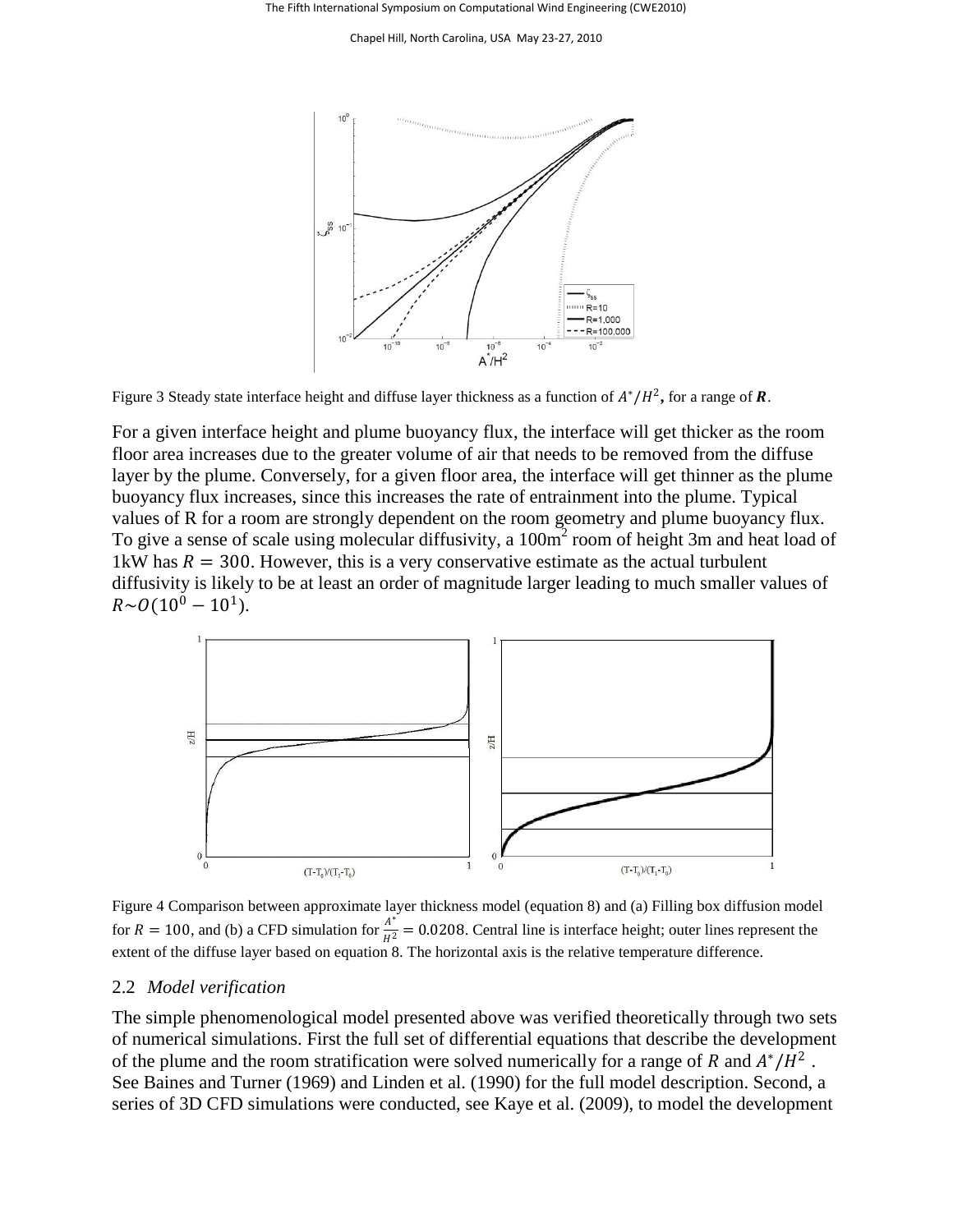of the stratification. The steady state temperature profiles from these two sets of simulations were compared to the approximate model for the interface thickness. Examples of vertical profiles based on each of the simulations is plotted in figure 4 along with the interface bound, based on equation 8. Agreement between both sets of simulations and equation 8 is very good.

# 2.3 *Three layer model for thermal comfort*

The primary goal of this paper is to examine the impact of the diffuse layer described above on the thermal comfort of room occupants. As stated in the introduction, up to 10% of room occupants will experience thermal discomfort if the temperature difference between their feet and head exceeds  $3^\circ$ K. In order to estimate when this is likely to be a concern, the temperature gradient is approximated by a three layer model. The upper and lower layers are well mixed and given by the model of Linden et al. (1990). The diffuse middle layer is described by a straight line; see figure 5, for an example. In terms of the layer thickness (equation 8), the interface height  $\zeta$  (equation 5) and the floor to ceiling temperature difference  $\Delta T_r$ , the temperature difference between the floor and any height,  $z$ , in the diffuse layer is given by

$$
\Delta T = \left(\frac{z+L}{H} - \zeta\right) \frac{H}{2L} \Delta T_r. \tag{10}
$$

Recalling that  $\zeta = \zeta (A^*/H^2)$  (equation 5),  $L/H = L/H(A^*/H^2, R)$  (equation 8), and that  $\Delta T_r = \Delta T_r(\zeta, P)$  (equations 2, 6 and 7) we can express the temperature at any height in the diffuse layer as a function of  $A^*/H^2$ , R, and P. Due to the complexity in inverting equation 5, an explicit form of this relationship is not given; instead individual cases are examined numerically.



Figure 5 Three layer model with linear temperature variation in the diffuse layer drawn over the results of a CFD simulation temperature profile. The dark line is the three layer model; thin line, the Linden et al. (1990) interface height prediction; dashed lines, the diffuse layer edge (equation 8); light solid line, the CFD simulation profile.

#### 3 MODEL RESULTS

In order to demonstrate the possibility of thermal discomfort caused by interface diffusion, calculations were done for a 3m high room to find the value of  $R$  at which a person with a height of 1.7m ( $z/H = 0.57$ ) feels a temperature difference of 3<sup>o</sup>K from their feet to their head. The first set of calculations show the value of R as a function of  $\zeta$  (figure 6 (a)) and  $A^*/H^2$  (figure 6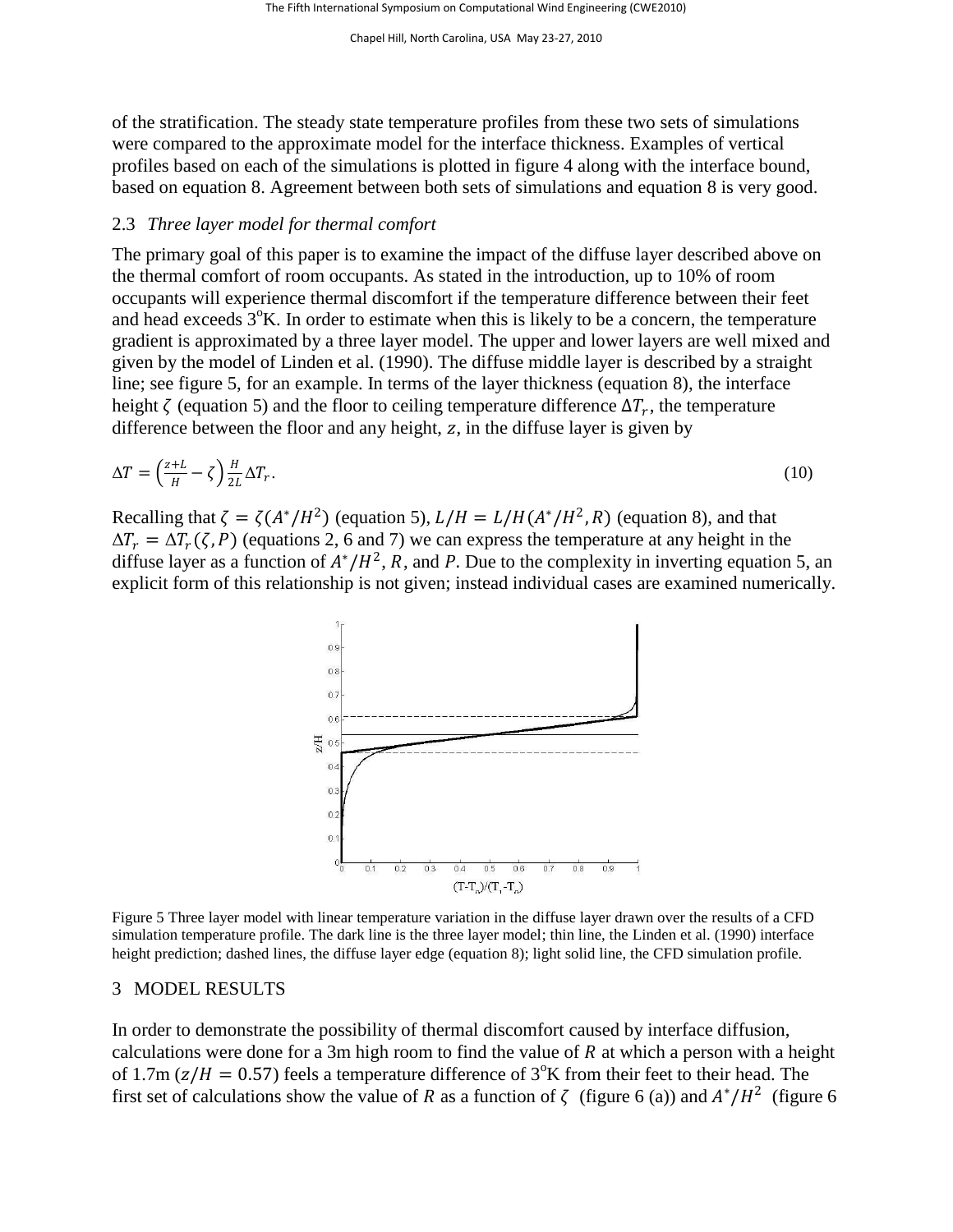(b)) for different floor to ceiling temperature differences. Data below each line represents uncomfortable conditions. For example, a room with a design interface height of  $2.1m$  ( $\zeta = 0.7$ ) and a floor to ceiling temperature difference of  $10^{\circ}$ K will have uncomfortable conditions for  $R < 2$ . Therefore, although the design interface height would suggest that the person occupies only space below the warm upper layer, diffusion has the potential to create uncomfortable conditions, particularly in larger floor area rooms or rooms with high turbulent diffusivity due to drafts, people walking, or excessive ventilation inlet velocities.



Figure 6 Log-log plots of the transition from comfortable and uncomfortable conditions as a function of (a) R and  $\zeta$ and (b)  $\bf{R}$  and  $\vec{A} / \vec{H}^2$ , in a 3m room for different floor to ceiling temperature differences. Uncomfortable conditions are below each line.



Figure 7 Transition from comfortable to uncomfortable conditions as a function of heat load in a 3m high room for different design interface heights. Uncomfortable conditions are below the lines.

The second set of calculations (figure 7) shows the value of  $R$  for the transition from comfortable to uncomfortable conditions as a function of heat load for different design interface heights. Again, taking data from the plot, a room with a design interface height of 1.95m ( $\zeta = 0.65$ ) and a heat load of 5.5kW, conditions will become uncomfortable for  $R < 10$ . Note that the values of R plotted in the figures are independent of the value of thermal diffusivity as the calculations are